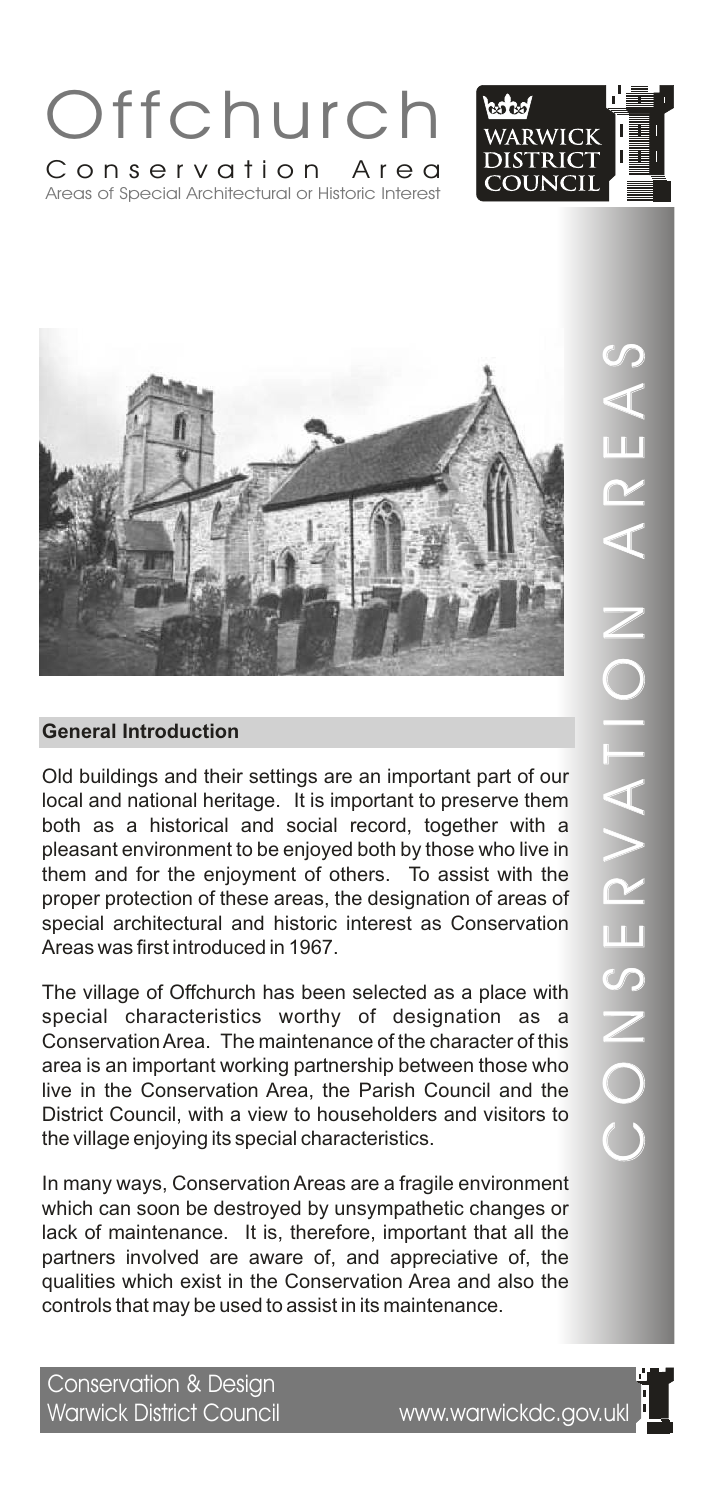**Offchurch Conservation Area.**



Conservation Area Boundary **Definition** Listed buildings

This small publication has been designed to give a brief introduction to the Conservation Area by looking at its historical background, its characteristics and identifying those areas which need to be preserved or enhanced. General information is also given in the leaflet to enable those who live in the Conservation Area to both enjoy this privilege and also to understand how to seek further advice when it is needed.

### **Offchurch Conservation Area**

The area designated as a Conservation Area in Offchurch is outlined on the map above. The Conservation Area in Offchurch was designated in 1976.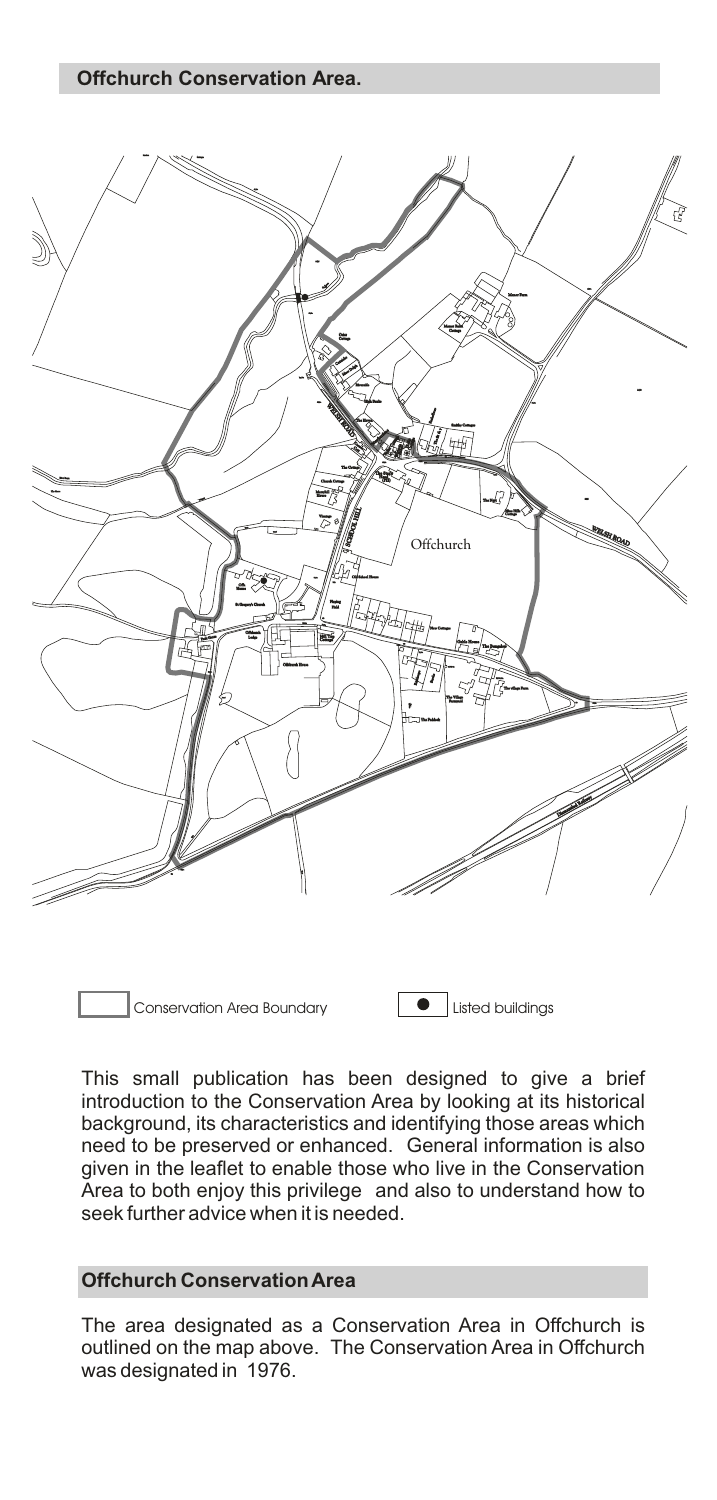# **Listed Buildings**

The following properties are statutorily protected as Listed Buildings within the Offchurch Conservation Area. Because these buildings are of high architectural and historic interest, they are among the top 2% of buildings in England statutorily protected. Any works to a Listed Building which affect its character or appearance will require Listed Building Consent. Certain repair works may be eligible for grant aid. Further information concerning Listed Buildings may be obtained from the District Council's Conservation staff :-

Church of St Gregory (II\*), The Retreat House, **Welsh Road,** The Stags Head Public House, Holly Cottage, Tudor Cottage, Wisteria Cottage and Offchurch Bridge.

# **Areas included within the Conservation Area**

The following streets/roads are included within the Offchurch Conservation Area. If you are unclear whether or not your house is included in the Conservation Area please contact the Conservation staff at Warwick District Council.

Welsh Road (parts), School Hill, Offchurch Village Street and parts of the main road from Radford Semele.

#### **Scheduled Monuments, Historic Parks and Sites of Special Scientific Interest**

There are no Scheduled Ancient Monuments, Historic Parks or Sites of Special Scientific Interest with the Offchurch Conservation Area.

In certain instances, works within the Conservation Area adjacent to the boundary of one such area of Special Interest may need to be considered in the context of the location of the specially designated area.

# **Historical Background**

Evidence of the Roman settlement in Britain survives in Offchurch as the remains of a building from that period, which was possibly a small fort or a guard post. However, it was under Anglo Saxon rule that the village gained greater historical significance. It is suggested that the village derived its name from King Offa, a Mercian King (757-796), meaning "the church founded or owned by Offa". Offchurch is traditionally known as the site for King Offa's palace, located at Bury Park. The King died at Offchurch and is buried in the parish church. Dugdale wrote of Offchurch that, "this hath been a town of no small note in Saxon times", and he further suggested that the manorial name of Bury denoted a fortified place. The sixteenth century writer, Camden, further posited that Offchurch was also the burial site for the murdered Fremund, son of King Offa. The Anglo Saxon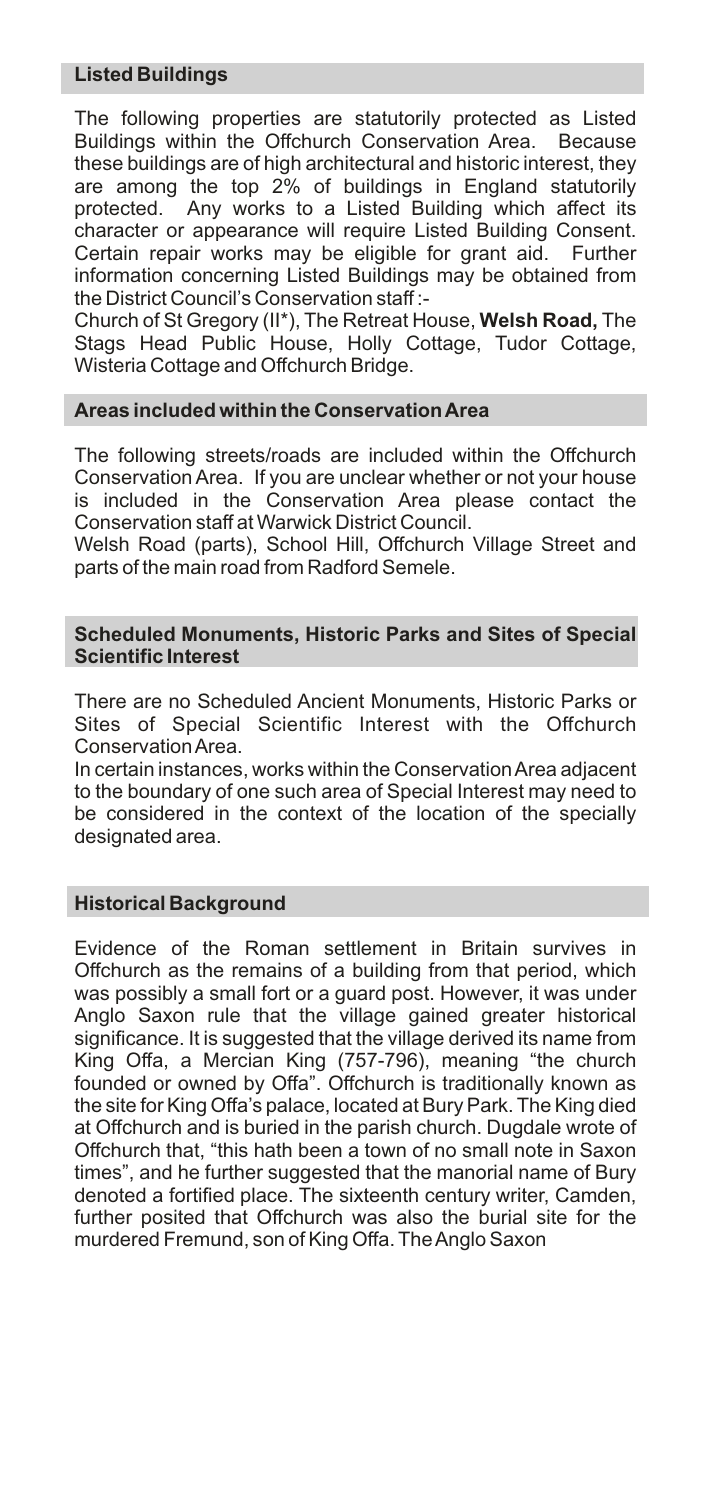settlement of the village is supported by the discovery of remains of an Anglo Saxon cemetery to the south of the church in 1875. There is, however, no mention of the village in the Domesday book. The first mention of Offchurch, after the Norman Invasion, was as part of an endowment towards the foundation of Coventry Priory in Henry III's reign in 1267. By 1291 the total monastic estate was valued at £26. 12s. 3/4d. Offchurch remained under the tenure of the Prior until the Dissolution. In 1502, the Manor of Offchurch is recorded as being leased from the prior to Richard and Margery Palmer, and then later to the Alcocke family. The estate reverted to the Crown with the Dissolution, and in 1542, it was acquired by the Sir Edmund and Lady Ursula Kinightley. whose successors, then held it almost continuously until 1919. The Offchurch lands were confiscated by the Crown in 1626, partly because the Kinightleys had continued to adhere to the Catholic faith after the English Reformation. For a period of twenty one years, the estate was then held by John Pecke. After the short break in ownership, the estate remained with the Knightley family , although in 1688, as a consequence of family feuding, the lands passed to a step-grandson, John Widgwick, on the condition that he adopted the family surname. In 1846, the last daughter of the family, Jane Knightley married the Earl of Aylesford and after her death, the estate was sold to John Watson, first Baron Manton, and then later to Harry Johnson, a textile manufacturer of Coventry and Macclesfield. The estate is now held by his successors. The first church in Offchurch was Saxon, built typically of wood. Dedicated to St Gregory, it was rebuilt in the twelfth century in the traditional layout of a nave and a small square-headed chancel. A tower was later added in the fifteenth century. In 1866 the chancel was almost entirely rebuilt.

#### **Character of Conservation Area**

Offchurch Conservation Area is characterised by green open spaces interspersed with a variety of houses of different periods, together with long views into open countryside.

The village is entered from the south east past the Lodge House to Offchurch Bury. Offa House (the former rectory) and Church of St Gregory form a gradual bend with trees and established planting on the eastern side; this is an important entrance into the village, encapsulating several historic features.

Main Street leads off in an easterly direction and is lined by a mixture of eighteenth to twentieth century properties. The character of the eighteenth and nineteenth century buildings is small scale and distinctive brick colour. It is important to the character of the Conservation Area that the detailing such as windows and doors are maintained, where they are traditional, or restored back to original details where modern replacements have been made. Many of the properties retain their original boundary treatment of fences and hedges and it is important that these are retained or strengthened and replaced, where they are missing. From Main Street there are important views to the east across open countryside.

School Hill drops steeply to the west beyond the church and forms a boundary to the large green area in the centre of the village. This is still in agricultural use and should remain, thus retaining the villages past associations as an agricultural community. There are also a number of dwellings and the former village school, a typical nineteenth - twentieth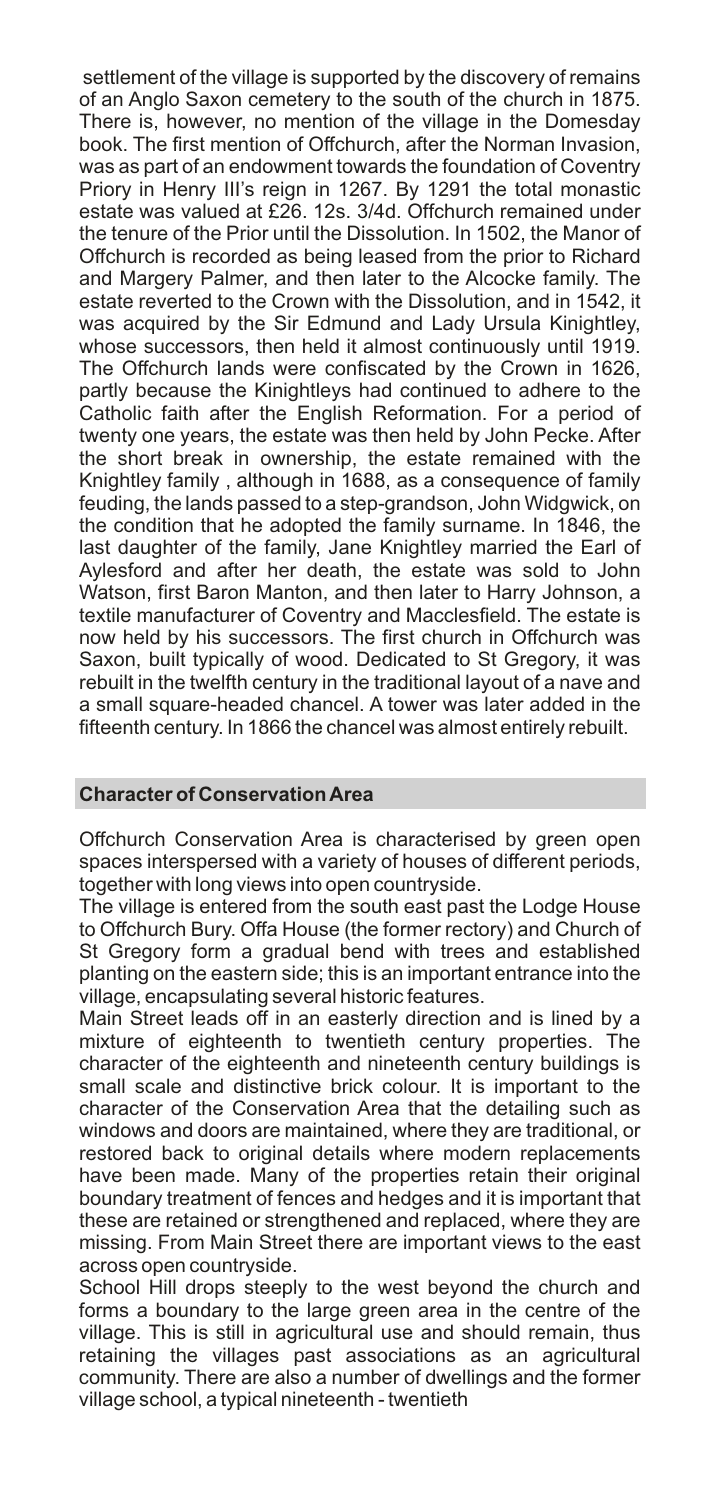century school building. There are a number of mature trees lining school hill which add to its character.

School Hill links to the lower part of the village. At the junction of School Hill and Welsh Road is the Stags Head Public House, a traditional building of seventeenth century origins, with later additions. It is important that the character of this junction should be maintained and enhanced. In Welsh Road are a varity of buildings, the character of which is their scale and traditional boundary treatments . At the river crossing is the stone bridge and remains of the former osier beds. This part of Offchurch is the interface between the countryside and the village and it is important that the "soft edges" should be maintained.

The western edge of Offchurch links back to the higher ground and from the south western boundary to the green space within the centre of the village. The characteristic small scale quality of the buildings, traditional boundary treatments and large open green spaces form the essential qualities of this Conservation Area.

#### **Important Views**

The significant views at Offchurch are across the Conservation area from Main Street and out of the village to the open countryside. There are important views from the entrance of the village from the Lodge Cottage access to Offchurch Bury, and from Main Street there are views across the central green area to the Warwickshire countryside beyond. There are important views within the Conservation Area along Main Street and Welsh Road. No new development should be permitted which would dominate or obstruct these views.

# **What does Conservation Area Designation Mean?**

The formal definition of a Conservation Area within the Planning (Listed Buildings and Conservation Areas) Act 1990 is "an area of special architectural historic interest, character or appearance of which it is desired to preserve or enhance". The designation of a Conservation Area has several formal consequences which includes:-

- The demolition of all complete buildings and certain parts of buildings within Conservation Areas is controlled, requiring Conservation Area consent from the District Council.
- It is an offence to cut down, uproot, lop, top or wilfully damage or destroy any tree in a Conservation Area, except with the consent of the District Council.
- The amount of permitted development "that which can be built without planning permission" is more limited in a Conservation Area and additional limitations apply to the display of advertisements.



Planning Services PO Box 2178 Planning Services<br>PO Box 2178<br>Riverside House, Milverton Hill Royal Leamington Spa. CV32 5QH Switchboard: 01926 450000 Fax: 01926 456542 Royal Leamington Spa. CV32<br>Switchboard: 01926 450000<br>Fax: 01926 456542